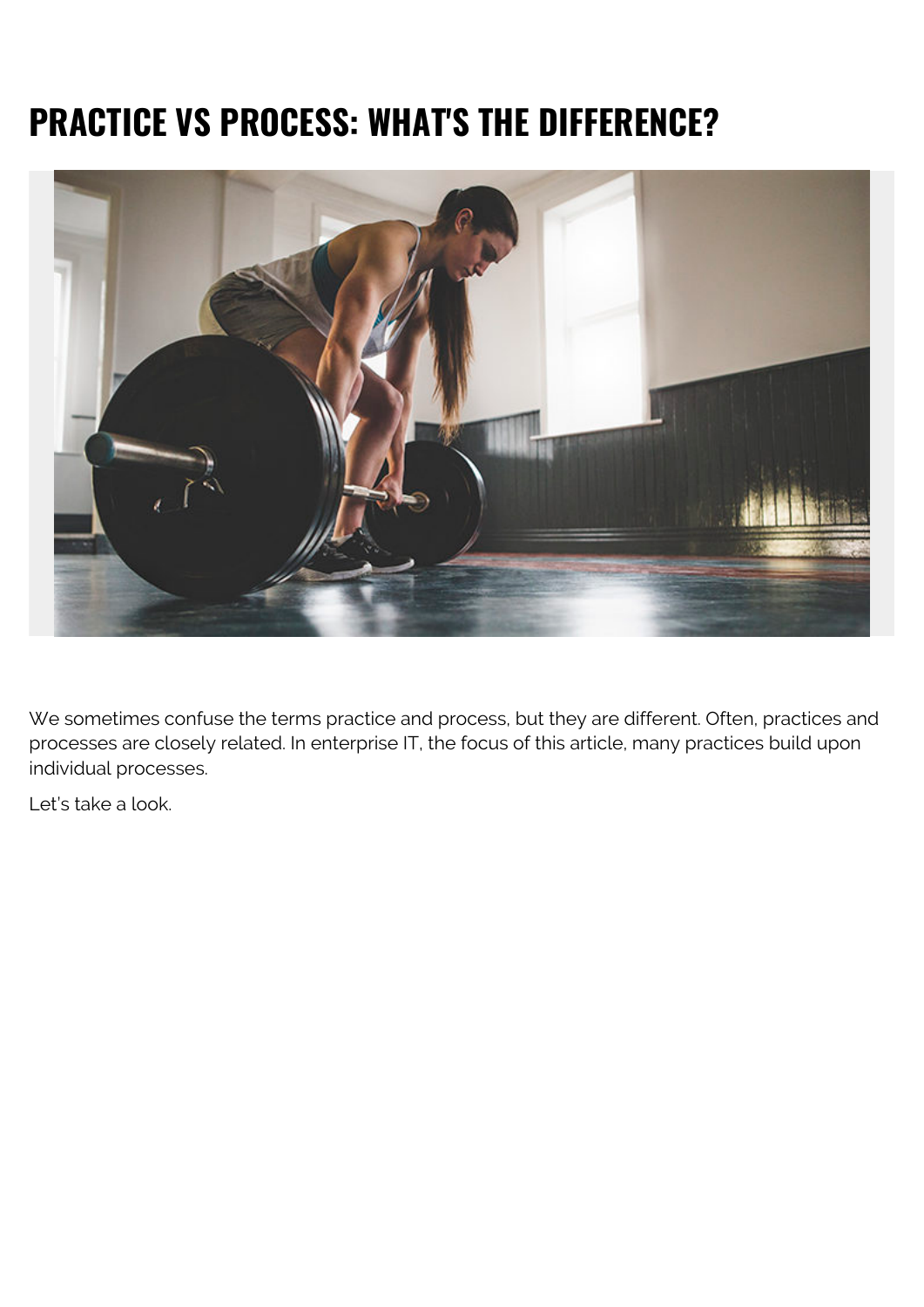

### **What is a process?**

The enterprise IT industry generally believes that process is the foundation, so let's start there. Processes refer to [the way](https://docs.microsoft.com/en-gb/archive/blogs/itbizval/practices-vs-processes) you get things done: the steps to get from Point A to Point B. The process might be a straightforward few steps to achieve a certain outcome. Or, a process might have a sequence or layers of operations that encompass people, technology, strategies, and governance.

In any process, the steps are more rigid for a reason: so you can walk yourself through the steps. The intelligence of the process—how it's getting something accomplished—is embedded not in a person but directly in the process.

In enterprise IT, you'll often **follow a process** to get something done. For example, let's take service creation and delivery. You'll have to design the service, then build it, then deliver it. Each step, however, might not require an explicit process:

- **Inventing a service.** You might not need a process to invent or create a service, or the idea for a service. Your approach could be more creative—an idea struck you in the middle of the night—or Agile based, where you see the gaps in your current products. A certain number of steps don't lead up to or guarantee [innovation.](https://blogs.bmc.com/blogs/innovation-lab/) (If it were that easy, we'd all do it!)
- **Building a service.** Once you've designed the service, you'll need to build or manufacture it. This piece might depend on a process—steps that have to be performed in a certain order. Or, depending on your environment, it might not need much of a process.
- **Delivering a service.** It is likely that the way you deliver a service follows one or a few processes that must be done in order for the end users to receive and begin using that process. Here, processes are crucial for efficient service delivery and for increasing scale.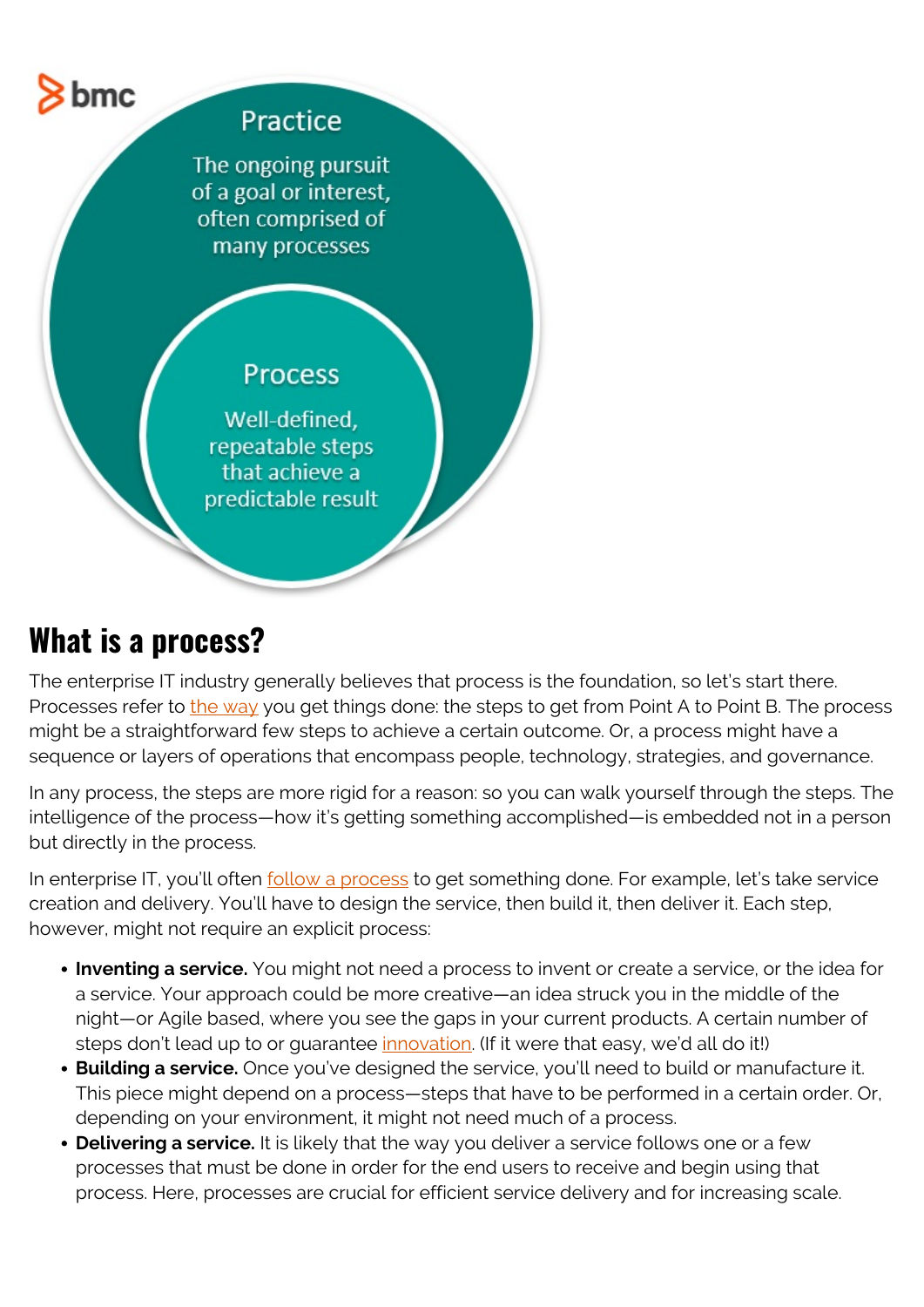### **The end of a process**

A distinguishing feature of any process is that it has an end. A process is generally considered complete when you've achieved the goal of the process.

## **What is a practice?**

A practice is more holistic and overarching than any single process. A practice is the ongoing pursuit of some goal or interest—and it's usually something that you're looking to [continuously improve](https://blogs.bmc.com/blogs/itil-continual-improvement/) or optimize. After all, we use the term best practice, not best process. A best practice is something that an industry generally agrees as the most effective way to achieve something.

In enterprise IT, practices are those activities that you're always looking to make more effective, more efficient. These areas are further comprised of many practices—some that are required, many that are optional. Depending on your organizational strategy and structure, these areas tend to be considered practices—much bigger than processes—and they're often directly divided into additional sub-practices:

- [Service management](https://blogs.bmc.com/blogs/categories/itsm/)
- **IT** operations
- [Software/product development and deployment](https://blogs.bmc.com/blogs/categories/devops/)
- [Information security](https://blogs.bmc.com/blogs/categories/secops-security-compliance/)
- [Data analytics](https://blogs.bmc.com/blogs/categories/machine-learning-big-data/)
- [Governance](https://blogs.bmc.com/blogs/governance-vs-management/)
- Leadership

In any practice, the intelligence tends to sit with a person or a team: the person/team who owns the practice or has some expertise in the practice. That person can use any number of processes in their expert toolkit to ensure the practice is doing what it's meant to do. Just the same, that person can decide which processes no longer support the overarching practice.

The phrase "practice makes perfect" sums it up completely—we're practicing something regularly in order to get better at it. Contrast that with processes, where a process is perfect if it accomplishes the one task it meant to do.

### **The end of a practice**

The end of practice is harder to measure. Where processes have clear beginnings and ends, practices are ongoing and overarching, comprised of any variety of processes. That's why practices rely on [metrics](https://blogs.bmc.com/blogs/it-organization-metrics/)—to measure how our practice performs regarding:

- Quality
- Agility
- Compliance
- Agility
- Other needs

Basically, you have to measure a practice in some quantifiable way in order to know your practice is working—that you're improving in that area.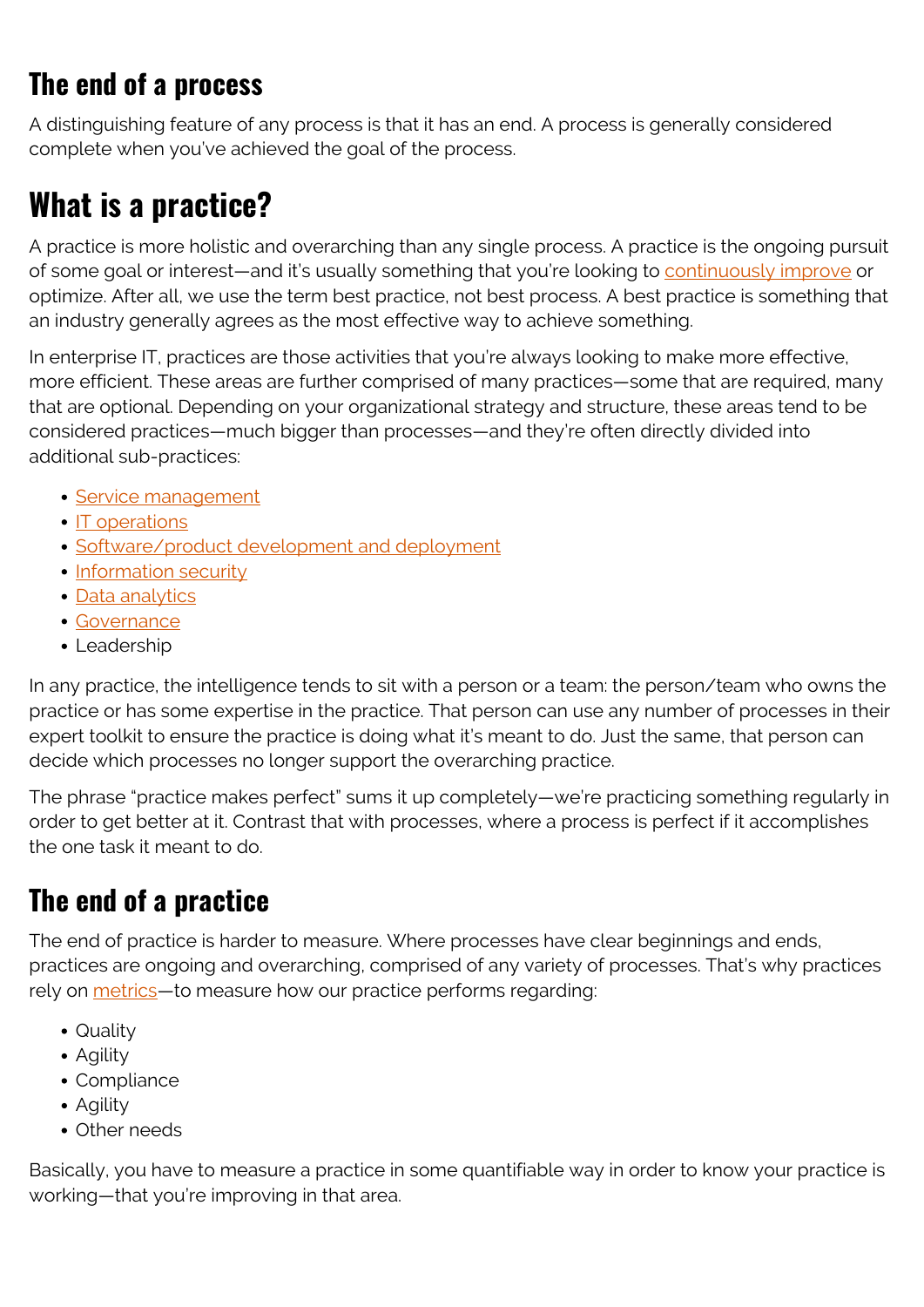#### **Examples of practices**

Examples of enterprise IT practices include:

- [Incident management](https://blogs.bmc.com/blogs/incident-management/)
- [Problem management](https://blogs.bmc.com/blogs/reactive-vs-proactive-problem-management/)
- **[Service desk](https://blogs.bmc.com/blogs/help-desk-vs-service-desk-whats-difference/) and [service level management](https://blogs.bmc.com/blogs/itil-service-level-management/)**
- [Software development, deployment, and management](https://blogs.bmc.com/blogs/sdlc-software-development-lifecycle/)
- [Change management](https://blogs.bmc.com/blogs/types-levels-change-management/)
- **[Security information and event management \(SIEM\)](https://blogs.bmc.com/blogs/siem-security-information-event-management/)**

### **Process vs Practice: IT examples**

Let's look at some common technology areas and how they treat processes and practices.

## **ITIL**

The leading <u>[service management framework](https://blogs.bmc.com/blogs/itsm-frameworks-popular/)</u>, ITIL® was traditionally divided into a variety of practices. With the release of **[ITIL 4](https://blogs.bmc.com/blogs/itil-4/)**, in 2019, ITIL responded to criticism that it wasn't modernizing or keeping pace with the digital era.

This newest version actually stopped using the term "process" in favor of "practice", a move that many ITSM pros praise. [As Kirstie Magowan explains:](https://blogs.bmc.com/blogs/itil-4-vs-itil-v3/#c)

*"In reality…"processes" was a misnomer in ITIL v3 and earlier iterations. When we talked about the incident management process, we were never talking about a single process. Instead, we were talking about a group of processes and capabilities that allowed us to efficiently manage incidents. ITIL 4 has pulled all these facets together and called it a practice. To me, this makes perfect sense."*

## **Agile**

Initially a response to traditional software development methods, the principles and values of the [Agile methodology](https://blogs.bmc.com/blogs/agile-vs-waterfall/) can apply to development and other areas of IT and the business more widely. The Agile methodology treats practices and processes [in a similar manner:](http://futureofcio.blogspot.com/2015/04/agile-process-vs-practice.html)

- Processes are well-defined steps that achieve a predictable result.
- Practices are activities that might include any number of processes.

A process is a series of well-defined, repeatable steps with predictable results. Here, all the knowledge you need to perform the task at hand is embedded in the process—you don't have to rely on your own experience or knowledge.

Agile practices, conversely, are individual activities that implement Agile principles and values. For the most part, the Agile methodology doesn't prescribe explicit practices (unlike ITIL). Instead, it leaves the specifics to the individuals who make them work, informed by Agile principles and based on knowledge, experience, and need.

Agile sees the practice vs process as more of a continuum: well-defined processes on one end, loosely defined practices on the other.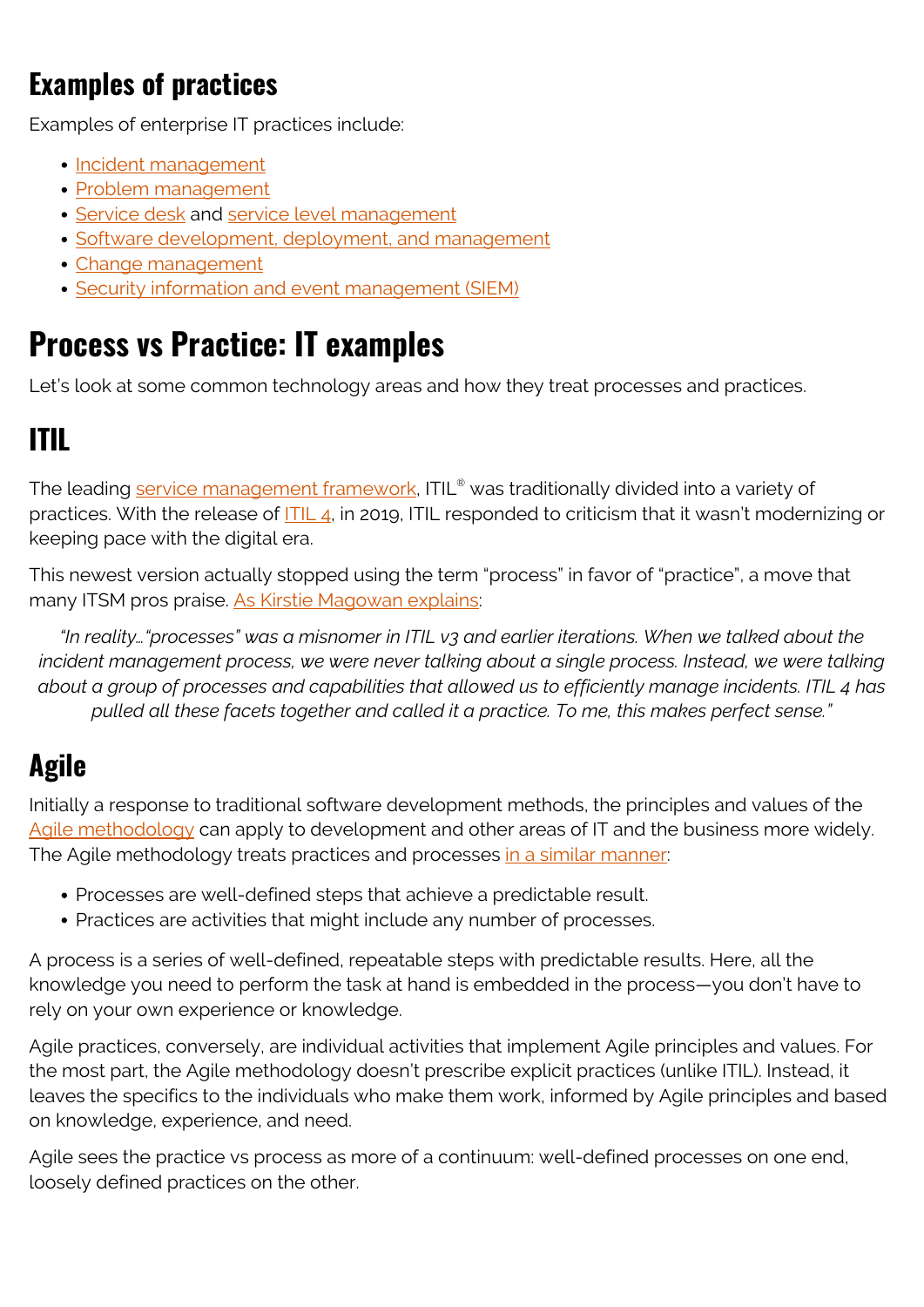## **Processes and practices: How many are enough?**

If you're struggling to get things done, you might wonder if you need more, or better, processes or practices. For most organizations, it's a matter of degree: you'll need some, but not too many. Processes and practices are only useful if they provide some value to your organization. Not everything needs to be a process or a practice. Some tasks, activities, and goals can just be accomplished, depending on:

- The task at hand
- The people involved

Consider the type of work you're responsible for. What is the purpose? Is the work rigid or more open? If you manage a data center 24/7 that requires repeatable actions for a guaranteed result, you could do one of two things:

- Trust that your staff will remember all the tasks they need to accomplish.
- Roll out repeatable actions and processes that guarantee high availability.

This is where processes and practices can support success. But other areas might not need this level of detail and micromanagement. A general rule of thumb:

- Processes and practices can support highly rigid work, such as IT Operations, including infrastructure and networking.
- Processes and practices can hinder more Agile, open-ended work, such as service desk support and software/application development.

### **Moving towards greatness**

Being married to unnecessary process and practices makes you more bureaucratic—doing a process for the sake of the process. (You'll recognize this if you see or hear about too much micromanagement.) The effects of this are adverse:

- Little to no agility
- Minimal creativity and innovation
- Longer time to market

In *Good to Great*, Jim Collins [discusses](http://acronymrequired.com/2004/08/process-vs-prac.html) how the number of practices and processes you need will lie in the competence and discipline of your staff:

*"Bureaucracy…compensates for incompetencies and a lack of discipline."*

The most successful processes and practices need to be explicitly spelled out for anyone that comes along and might touch a part of them. New employees in particular benefit from processes. But processes and practices have overhead. Managing each process and practice become work in itself: people to manage them, ensure they work, change them when they stop working, etc. It is likely that at least one person owns or is responsible for each process or practice.

This issue, however, will dissipate as you have the right talent in your company. The right people can get work done without relying on every single rule to do it—they understand the end goal, and they understand how a process or practice might help or hurt their accomplishing that goal. And, as you know the rules, you can see areas of waste that are no longer necessary. Take advantage of those